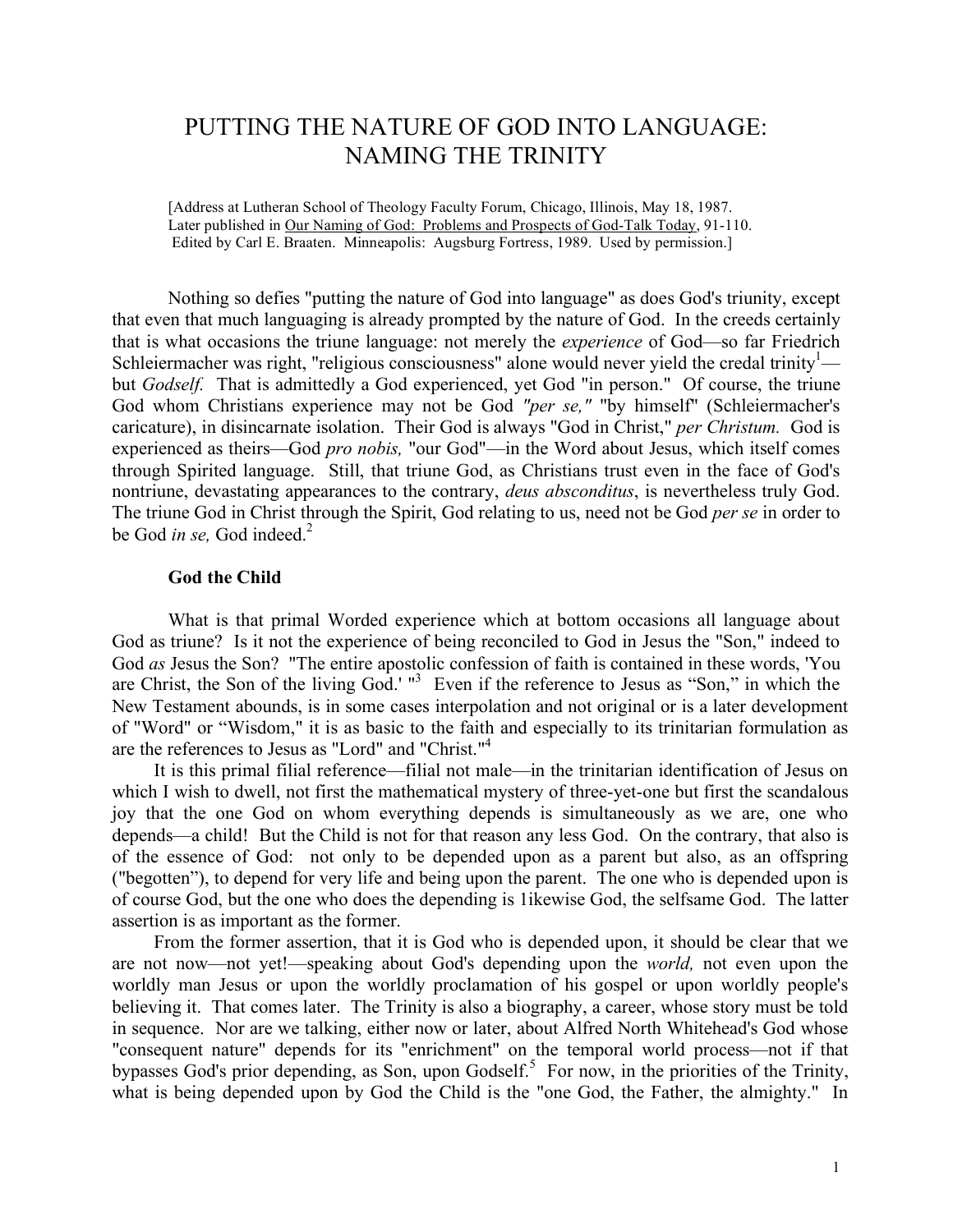other words, I would like to renew Arianiasm's reminder that the Son is subordinate to the Father but, rather than argue from this to subordinationism, affirm with orthodoxy that the Son is Godself not in spite of but because of this dependent (not creaturely) status.

For is it not equally important to the faith that the dependent too is God? And God is dependent not first in the incarnation where simply as the man Jesus he might have qualified as one of the "children of God" the way his human followers now do. Presupposed in his incarnation, prior to it, is that he has been not just the child of God as others are but uniquely *God* the Child. Notice, here God's dependence upon God is not like some solitary individual's self-enclosed reliance upon oneself, solo, but is rather like one person's reliance upon another, vis-à-vis. That "distinction of persons" is no doubt occasioned by Jesus the Christ's vis-à-vis relation to his Father while on earth. Yet it must be enormously important to the Christian faith that that same Child-to-Parent relationship be asserted right within the deity, preincarnation, in spite of all the pains which that then requires in order to remain utterly monotheistic. For why else is it that not the Father or the Spirit becomes (and forever remains) incarnate but only the Son does? Nor is it with the Father or with the Spirit that believers are identified as siblings, as junior deities, but only with the Son.

## **The Problem**

My laying such instant stress on the second member of the Trinity to the relative exclusion of the first member, not to mention the third (both these imbalances will be redressed later), and above all my stressing the second member's sonship, his childhood, his dependence, is deliberate. It is intended to right a wrong. The wrong in this case is the widespread aversion to conceiving of dependence as divine. Conversely, it is the widespread fixation upon deity exclusively as autonomy or sovereignty—always loving, of course, maybe even vulnerably loving, yet finally underived, unbeholden, unsubmissive, unaccountable, and in that respect unlike us. Joan Chamberlain Engelsmann faults what she calls "Philo's law of preeminence": "Anything feminine cannot be divine and anything divine must be masculine." Another, at least as sinister "preeminence" which usually goes unnoticed altogether is that anything filial cannot be divine and anything divine must be parental. 6

We are all aware of the natural antitrinitarian prejudice, even among trinitarians, that of the three "persons" it is only the Father who is properly God, or the slightly more sophisticated prejudice which does not really need three "persons" at all so long as one, parental God manages to create, redeem, and sanctify. My present concern, however, is not only with the transparent modalism in this prejudice but with its antipathy to God's being "begotten," an offspring, God's being (so to speak) on the receiving end, as God the Son is and is all the while "very God." Here the question is not, Might God be a mother? but rather (as Nestorius asked in disbelief), Might God *have* a mother—a human one, at that—as we do?

This brings to mind the example (though there are others equally current) of the present debate about gender in God-talk. Specifically, notice the preoccupation with God the Parent, whether as "Father" or "Mother" or both. Often the controversy over God as "Father," which by itself is wholesome and long overdue, conceals an underlying consensus among the most diverse antagonists which is not wholesome, and that is their at least tacit assumption that nothing so defines deity as does its parent-like power, the power to be depended upon or, more invidiously, the power to command respect and to obligate and ingratiate. Given that narrow prejudgment about what is most godlike about God, theological energies are then spent over whether divine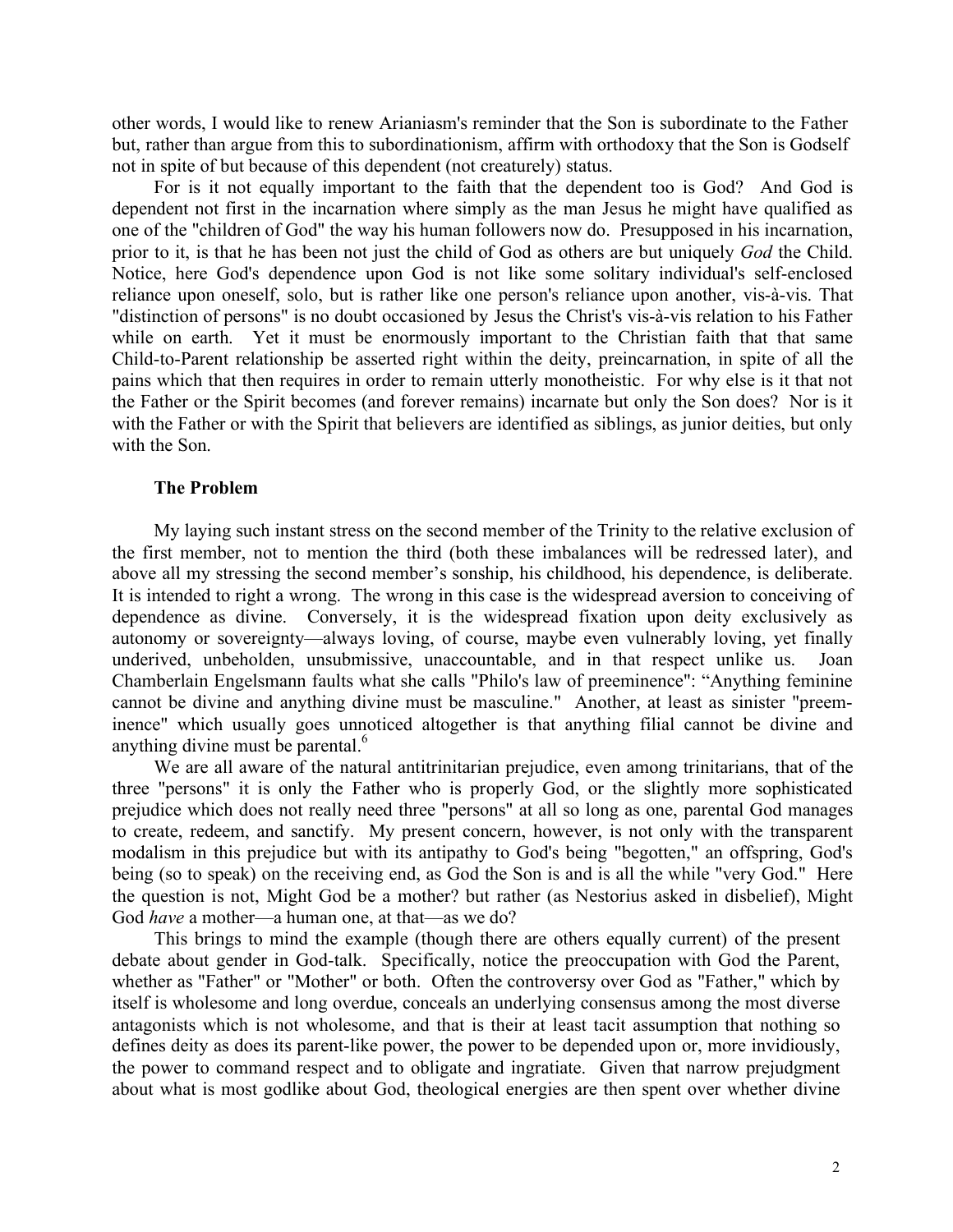power so exclusively conceived is more paternal or maternal, more muscular or nurturing, but of course both, all the while reinforcing the theistic though unchristian assumption that all that counts is that God is parental.

Once that parentalist preclusiveness is allowed to exhaust the divine dignity it is no wonder that patriarchalists cling to paternal designations of God and that feminists (including myself) contest their monopoly. The danger is that both camps might proceed from the same parentalist myopia. The impression sometimes given is that it is the first member of the Trinity, the one on whom everything depends, who alone holds the key to world control, and so the naming of that first "person" must reflect also the politica1 aspirations of human beings who seek to retain or to wrest control. Nothing so vividly illustrates that ideology as does patriarchalism. The feminist protest will have to be free enough not to fall into the same trap, thus internalizing the oppressor. I am not proposing that the time has come for children to organize themselves into theological finalists, though they might have a point. But no need, the Trinity has anticipated that point.

## **A Bad Name**

Amid the concern over the naming of God the Father, what may easily be overlooked is that it is no less the Son who has gotten a bad name, and not only because of that name's maleness but especially because of its childness. Sons, like daughters, are derivative, dependents and it is dependence that has gotten a bad name. Maybe patriarchalism is to be blamed for that casualty, too, though I doubt that is the whole of it. And though theological feminism may not be the rescue operation that promises to rediscover the gospel's liberated, creative sort of dependence—but then again maybe it is—it has, I believe, along with other versions of liberationism exposed how cruelly dependence can be demonized. That discovery has advanced the whole question of theological naming, beyond metaphysical questions about finite names for infinite realities to the moral-spiritual question of names that enslave. But if as a result dependence is now thought to be unimaginable as anything except servility, the mere reflex of hierarchy, then it is doomed to be stuck with the bad name it has. And so, however subtly, is God the dependent Child, and with that the Trinity altogether.

The bitter connotation that dependence has acquired goes a long way toward explaining our resistance to acknowledging dependence in God. Today more people in the world than not are being pauperized and infantilized as a matter of course, at times to the point of mass starvation and genocide and everywhere to the bereaving of their right to be held accountable for their own history before God. In their case, dependency becomes debasement whether because of their race or age or gender or the disadvantaged position of their nation in the world economy or, if they are fortunate enough to have employment, because of their servile status in a bureaucratic workplace. Further dependencies upon drugs or cheap sex or juvenile pop cultures or armament are only the grosser symptoms of seismic, systemic dependencies made all the more loathsome by a civilization that out of the other side of its mouth pays lip service to initiative and responsibility taking.

It is all too understandable, therefore, that Christian references to God the Son as the supreme dependent would be met with cynicism. Who wouldn't suspect that theological ploy as the ultimate ideological manipulation of a human race already being reduced by itself to massive childishness? But this otherwise warranted suspicion harbors also a monumental self-deception. It provides human beings with an alibi for evading their profoundest, perhaps congenital objection to being dependent. And what is that? Is it pride, *hybris, superbia?* Not necessarily. 7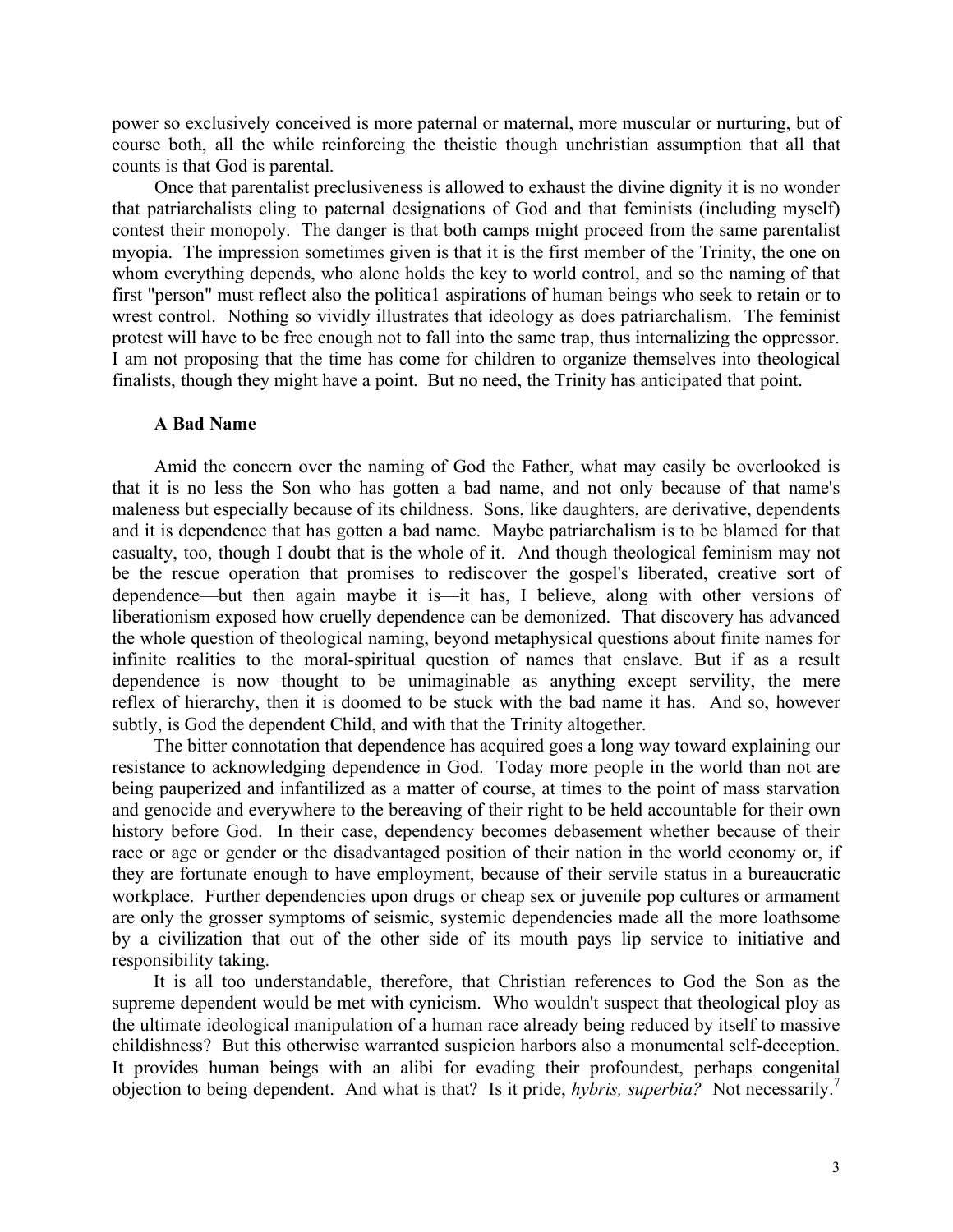It may be fear, fear of depending. Or it may be that no one is ever good enough at depending, or free enough, to enjoy it. Whatever. In the process what is roundly lost sight of is the magnificent alternative of a whole new dependence which befits not only the liberated creature but ''very God." Meanwhile the name that historically occasioned the naming of the Trinity, that is, "Son" or "Child" as a name for God, is resisted even by Christians who might have been counted on to reinstate it. Whether or not the name needs recoining, it surely needs hallowing.

#### **A Bad Question**

Nevertheless, the question, at least from the "culture" side of the correlation, persists: Who needs a Child-God who depends, when the supervening need seems rather to be for a God who can be depended upon, whom we can trust to be dependable without being exploitative and arbitrary? Some such culturally based question seems to be presupposed even in the Christian "answers" which from the other side of the correlation have been forthcoming from the theological establishment. <sup>8</sup> In a moment we shall cite as samples the answers from theological liberalism but also from liberalism's presumed antithesis, Barthianism, which at least in their reserve about God the Child are not all that different from each other, and not different enough from the question of their culture to cross-examine it. But first let us note this weakness in the question itself: it underasks.

The question, Who needs a Child-God who depends? underasks not only because it makes God look like a Feuerbachian projection of human need (which "God" so often is) but prior to that, because it seriously underestimates human need. The question suggests that our need of God and of God-talk, including the Trinity, is predominantly a moral need, as if the members of the Trinity are revealed to be interrelated as they are chiefly to enable us to live likewise—trinitarianly, mutually— with one another. That would already be a moralistic reduction not only of the Trinity but of the human plight. But worse, with only that much need of the Trinity, namely, as an inspiration for human communitarianism, the Christian faith loses any compelling reason as to why the "persons" should be related to each other as just parent and child— rather than, say, as lovers or siblings or comrades. Still that was the question to begin with. Is a Child-God necessary?<sup>9</sup>

It is not that the Trinity has no implications for Christian ethos. It does, but not by way of a directly imitable analogy between God and us, and surely not without first providing us with what is otherwise unavailable in this old dependence-averse creation, namely, a whole new substitute order of dependence, transformed and free and effectual, unique with the divine Dependent in Jesus the Christ. Having said that, we must still heed the reminder by a Jurgen Moltmann and the whole Augustinian tradition before him that the triune God is internally a "dynamic community" with lively external consequence for human relations as well.<sup>10</sup> Concede the objection that the New Testament nowhere identifies the Holy Spirit with the *mutuus amor* between Father and Son or that it is reactionary to attribute the divine "begetting" to the Father's need of love. It is still true, as Barbara Brown Zikmund notes, that in trinitarian theology "relationship is fundamental to God and that community is the foundation of God's interaction with the world.

On the other hand, Brown Zikmund's statements that "the doctrine of the Trinity sets forth a radical ethic of justice and care very similar to the ethic that psychologists see within women's lives" and that, thanks to the Trinity, "we are able to live *with—*not just fall down before--our God"<sup>12</sup> may suffer not so much from untruth as from too limited a view of the options. The option that for now seems most wastefully overlooked is the one that addresses a still deeper need, the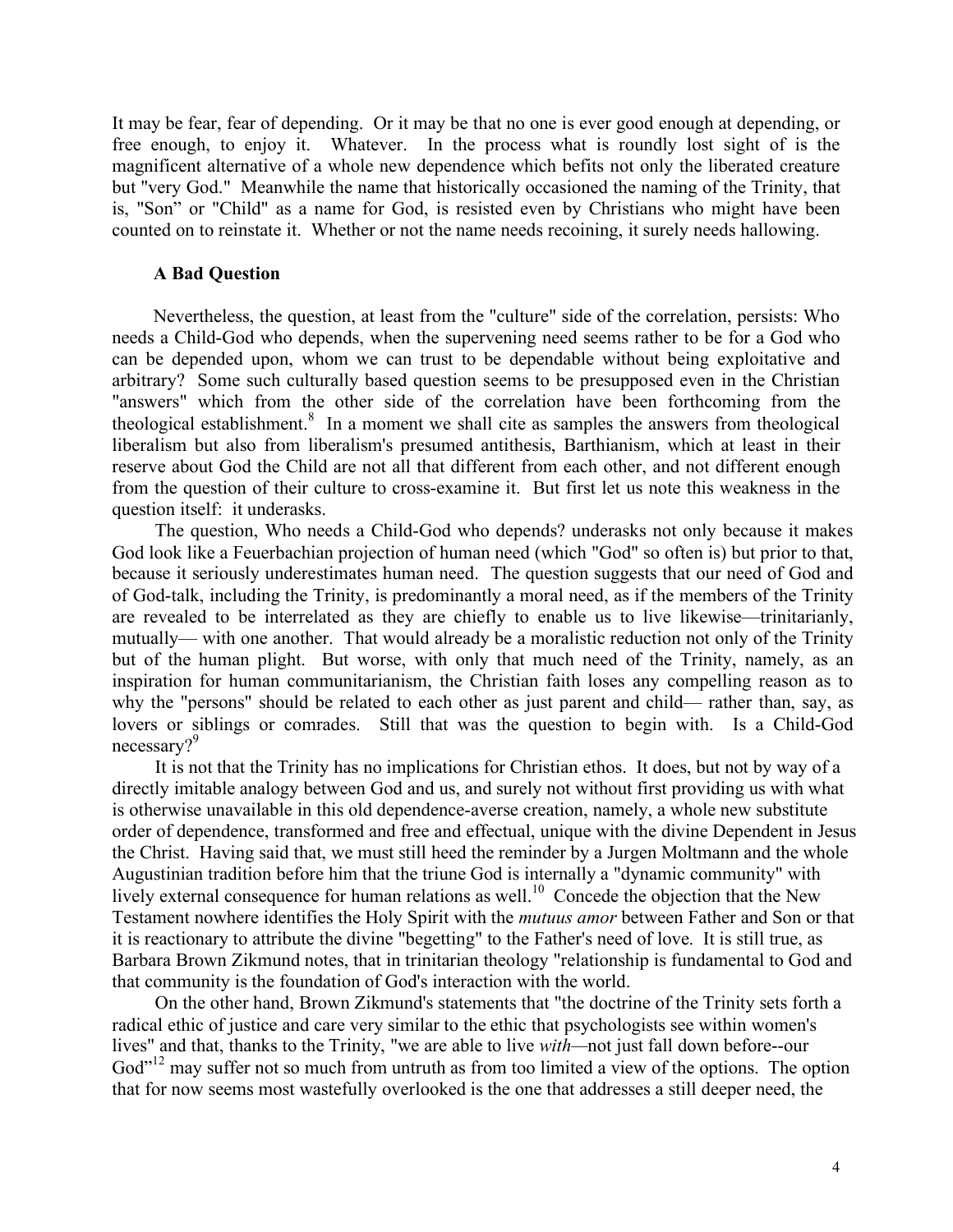need for a dependence that not only is not "subjection" to patriarchal "privilege" (far from it) but also is far more basic than mutual, bilateral dependence within community. The sorest need is for that singular dependence of the divine Child upon the Parent, so powerful in its effect that in the process the Parent, indeed the whole Trinity, takes on a new identity and new associations. To ask for less God than that—but now the Christian answer is obviously shaping the question—not only risks moralism but risks underasking.

### **Theology's "Self-Revealing" Parent**

For that matter, the above question, implying the need of God the Parent but not God the Child, might still assume a more than moral need, namely, the need for a prior, viable relation with God. Yet the question still implies by its diminishing of God the Son a merely revelationist diagnosis, one that needs only a parent God who is sufficiently revealing. That weakness appears, for instance, in theological liberalism.<sup>13</sup> Our most pressing need, the revelationist assumes, is for a "self-revelation" from God to which, so the expression goes, we can "relate." As for the relating, which is up to us—faith, absolute dependence, filial hope—that is assumed to be forthcoming so long as the parenting God upholds the initial end of the bargain by being presented, "revealed" winsomely enough—for instance, as maternally tender and caring or for that matter as paternally firm and steady and so on. The rest, our filial response, will then presumably follow, by no means perfectly of course but as well as might be expected.

The point is that what is expected of us in that case as dependents is not all that much, in any case nothing nearly so much as was expected of the biblical-credal Son. For instance, his dependence upon his Father's "begetting" had to survive his very separation from the Father, which he incurred in the first place only because he had obeyed the Father. The old liberal brand of revelationism I am faulting, for all its adherence to Schleiermacher's "absolute dependence," scarcely expects people to be that absolutely dependent, as mortifyingly and surpassingly dependent as the Son is. Nor failing such dependence, are we led to expect the Son to *be* the dependent *for* us, *pro nobis.* But neither is the Son's dependence, whether in our behalf or not, expected to make all that much difference to the identity of God or to God's future.

In theological liberalism, about all that is required of the Son is that by his own filial trust he point us to the God he trusted, the God revealed to be trustworthy of him and by extension of us. And all that is required of us is that by this Jesus-trusted "revelation," by the "disclosive" power of his sonship, we in turn might be "empowered" to emulate his dependence—more and more, perhaps, but more likely, more or less. As often as not, in such accounts, we may have to settle for no more dependence than what Shubert Ogden and David Tracy call "basic beliefs" or for what Santayana called "animal faith."<sup>14</sup> Yet if that minimal dependence suffices to characterize children of God, then there truly does seem to be no life-or-death need for childhood to be godlike, less yet for God to be a child. Thus even the liberal theological establishment, to which we owe so much for its attention to faith (the human analogue of divine dependence) and for its ear to the "culture," is apt to tilt the "correlation" toward this culture's low esteem of dependence and toward a parentalist revelationism.

True, there may be other, more christologically ambitious versions of revelationism than liberalism has traditionally produced. Notably among the Barthians, revelationism has accommodated a Son who at first does seem to do more than reveal a divine fatherliness to our more or less filial responses. With Karl Barth, in fact, the whole Nicene Christology is reactivated. Even so, revelationism is what wins out. In the end, the Son's magnificent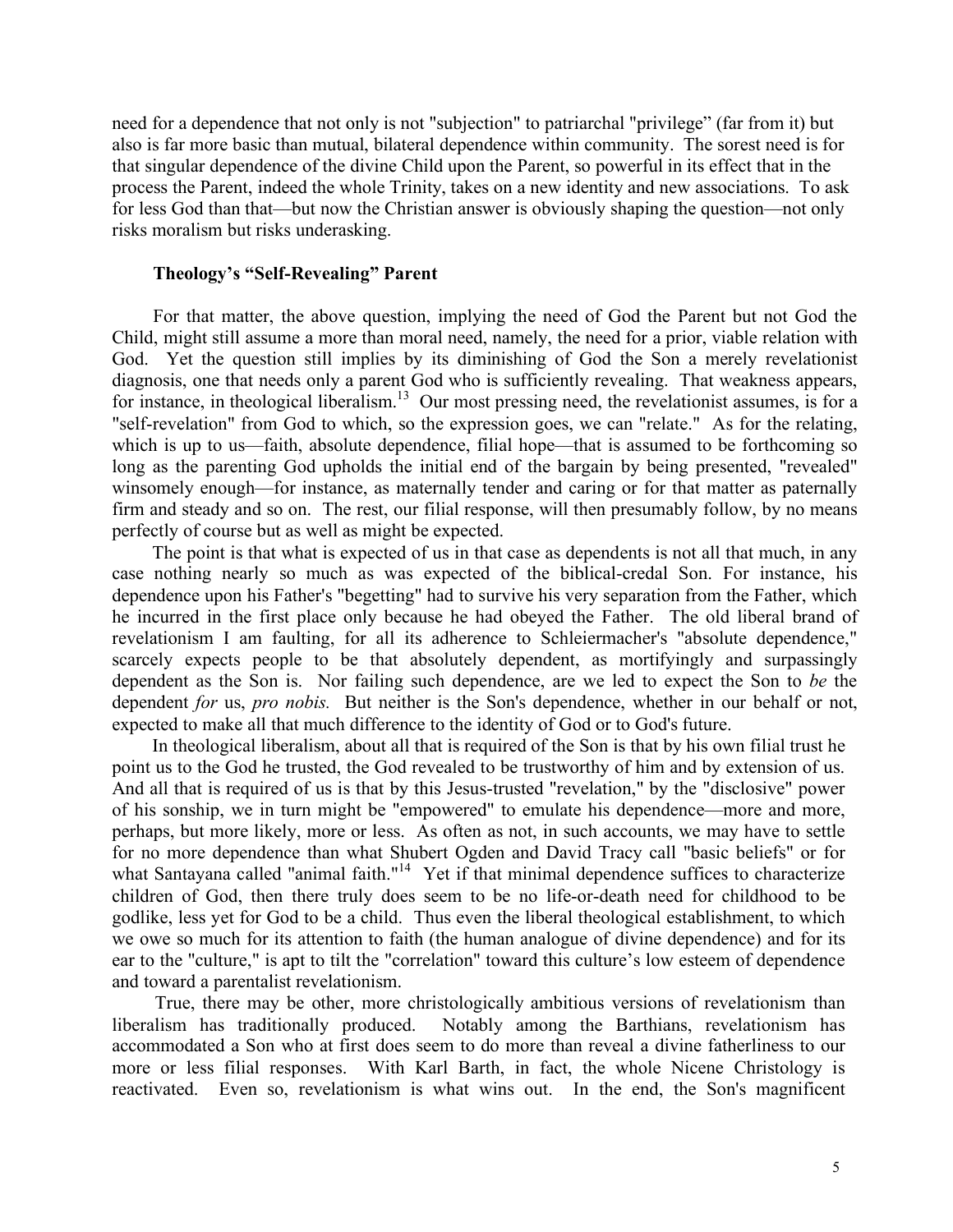dependence is for Barth's God not all that decisive, except as a vehicle for "objectifying" to us the self-revealing divine Subject, the Father, or for "actualizing" among us what for the Father was already the case anyway in his eternal decree of election. God is but "fulfilling His will upon earth as in the eternal decree which precedes everything temporal it is already fulfilled in heaven." Not that the Son is not God; long before he becomes the incarnate object for our knowing he is the eternal Object to the Father. And not that the Son is not dependent; as Object of the Father's self-knowing and self-love he depends on the Fathers "positing" him.<sup>15</sup>

However, the effect upon God of the Son's dependence, Barthianism loses: that the Son, precisely as the faithful dependent, all the way to the cross, in turn affects and redefines the very Subject who "begets" him. That God's Dependent, by his very depending, alters the subsequent biography of God, Spirit as well as Father, Barthianism resists. Barth does speak of God's *Menschlichkeit,* humaneness, but only in a way that has always characterized God, all three persons of the Trinity, even before the incarnation. But that God should, as a result of the incarnation, in response to the Child-God's-incursion into our kind of dependency, now and forever possess *Menschheit,* human being, within the Trinity itself—that violates Barth's "irreversible sequence."<sup>16</sup>

As for our own dependence as believers, any effort to celebrate the children's faith, paltry as that admittedly is, by such exuberant formulae as *sola fide* encounters in Barthianism a profound reluctance. The fear apparently is that such attention to what the children are doing as children might detract from the sheer gratuitousness of the divine prevenience, and might even reawaken the atheistic anthropocentrism of Ludwig Feuerbach. In Barth's picture of the atonement it is true that the Son altogether intervenes in our behalf, displacing altogether ("overruling") our halfhearted dependence on the Father by his own perfect dependence. Yet the odd conclusion drawn from this intervention is that any subsequent response to all this on our part as believers or as unbelievers, dependents or nondependents, is virtually obviated as unessential to the transaction. At least for now it is, during this pre-Parousia history.<sup>17</sup>

Still, contra Barth, isn't it now exactly when a redeemed dependence on the part of the orphans, their "justifying faith," needs most to be dignified by being told, "O woman, great is your faith" or "Your faith has saved you"? To be sure, that does sound as though dependence, even in its human form called faith, is being deified. And that, for Barth, transgresses "the eschatological limit."<sup>18</sup> So once again, just as in more liberal revelationisms whose Christologies make less cosmic claims, Barthianism too is inclined to undervalue the depending that God's children do, without which the divine Child's depending eludes them.

#### **Orthodoxy's God the Child**

Now, it may be that christological and trinitarian dogmas from the early church do not make a point of stressing that the Son is God precisely because of his depending. In fact, they often seem to suggest that he is God in spite of his dependence. There was, after all, the powerful Arian persuasion to contend with, that because the Son is said to be "begotten" *(genneethenta)* he is by definition not God, certainly not "the only true God" of John 17:3, who by contrast is the "unoriginate source" *(agenneetos archee)* of all reality. <sup>19</sup> Up against this well-nigh overwhelming, certainly plausible premise that either God is self-existent or else, if derived, must then be a creature and not God, the orthodox would have had more than enough to do to maintain the simple contrary, that the Son is God *even though* he is begotten.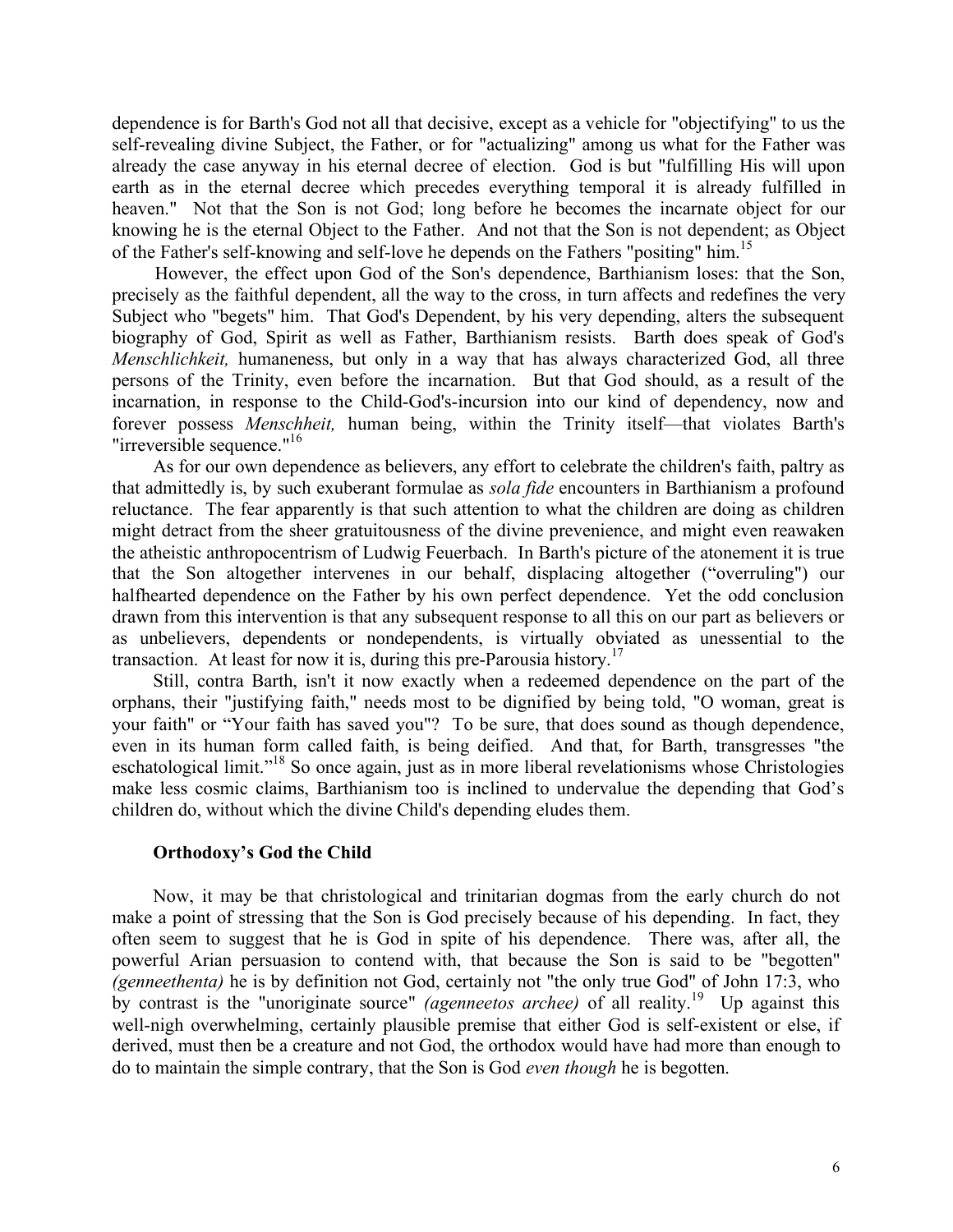## **Nicene Theology**

Isn't it achievement enough that the orthodox finally prevailed in showing that the Son is "begotten not made" *(genneethenta ou poieethenta)* and so, as a direct offspring, is "of one substance *(homoousion)* with the Father"? Thus at least they maximized the Son's begottenness in the interest of demonstrating how he is *like* the Father, hence "true God." So what if in the bargain they had to minimize how his begottenness, his dependence, also rendered him *unlike* the Father? They did have to avoid every hint of subordinationism so as not to play into the hands of the Arians. Indeed, the church might well be grateful that they did not regress to the old alternative, much older than Arius's, of affirming the Savior's deity but denying his prenatal sonship.<sup>20</sup> So attractive was the opinion, as now, that God could not be dependent and still be God.

Yet that is not the whole story. It is better than that. Already in their early conflicts with Arianism, but increasingly in subsequent controversy, the orthodox do reflect an interest in locating the Son's deity not only in his likeness with the Father but also in his distinctiveness, that is, in his being an offspring and not the begetter--in our terminology, the dependent and not the one depended upon. For instance, Athanasius cites the Arians's criticism: "If . . . the Son is everlasting and coexists with the Father, then you [Athanasius1 are no longer saying that he is the Father's Son but that he is the Father's brother." That might be a plausible objection, Athanasius concedes, if all that the Scriptures said of the Son is that he exists with the Father everlastingly—or even, we might add, if the two were said to be "of the same substance" with *each other,* reciprocally.

However, the *homoousion is* one-directional. The Son is "of one substance with the Father," not the Father of one substance with the Son, reversibly or interchangeably. If the second member, Athanasius retorts, "is the Son—for the Father declares this and the Scriptures shout it out, and 'Son' is nothing other than the begotten from the Father," then the point is made. "The Father is Father and did not become anyone's son; the Son is Son and not a brother."<sup>21</sup> But see, then, how this Christian insistence on God's being also a dependent Child exposes in the Arians the same religious prejudice we referred to earlier, namely, that such childhood suffers a "bad name," particularly in naming God. Not that the Arians boggled at the name "Son." "They agree with us," Athanasius notes, "about the name of the Son," if only because of its undeniably biblical warrant. What comes down to the same fallacy, however, they say of this Son that "if he is called God. He . . . is called so in name only."<sup>22</sup>

But even the name "Son," so Athanasius charged, the Arians begrudged, except as a title of commendation conferred upon the incarnate Word only after his becoming human and taking the "form of a slave," as in Phil. 2:7 For, so argued Arius and Eusebius of Nicomedia and their followers, was it not as "a prize for virtue,"' a reward of his humble obedience, that the passage says of Christ, "Wherefore God has highly exalted him and given him a name above every name"? But if so, then it was because of this personal "improvement" of his, not prior to his incarnation and humiliation, that "he was called both Son and God" and therefore "is not a true Son." For a "true offspring" is one only "according to nature," by birth, not "by acquisition."<sup>22</sup>

It is instructive to note how, in Athanasius's reply to this exegesis of Philippians 2, he does not accede to the Arian assumption that the title "Son" is a reward for or recognition of great humility. On the contrary, there is nothing humbling about being the Son, not even the "Son of man." "He being the Son of God became himself the Son of man," but sonship--childhood, dependence—is the "immutable" constant throughout the plot from self-emptying to exaltation and as such *is* not the emptying. A child is not a slave. "So much as the Son differs from a slave, so much the ministry of the Son became better than the ministry of slaves." Slaves are those who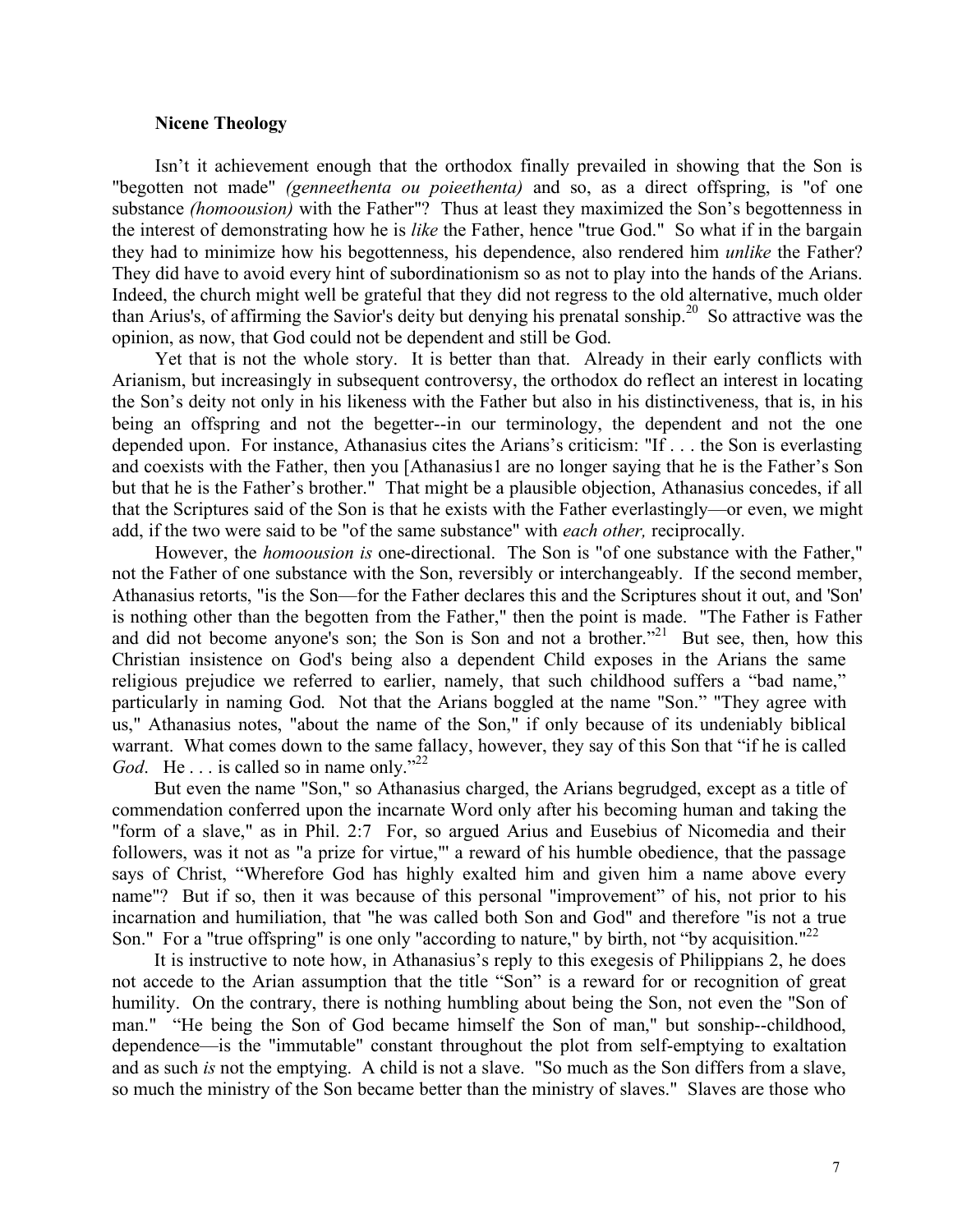are not true children. Slaves not only are not independent but also are not truly dependent. Their "adoption would not happen without the true Son."<sup>24</sup>

If it was not his sonship, his being a dependent child—and perhaps not even his becoming human qua human—which constituted the Son's humiliation, then what did? Answer: his becoming our *kind* of human, enslaved and terminal. That, according to Athanasius, is what Philippians 2 intends by "the form of the slave." The Son for whom it was already sheer glory to be a Son, "humbled himself in taking our humble body [humble because it was "flesh," and "death was in need of this" flesh] and took the form of a slave when he put on the flesh enslaved to sin,"<sup>25</sup>

Contrary to the Arians, therefore, the Son is subsequently exalted not in his sonship, which needed no such "improvement," but the exaltation is of the humanity. It is said "about the human nature." "Therefore humanly, because of the flesh which he bore, it is said about him, 'Lift up the gates' and 'he will come in,' as if a man enters."<sup>26</sup> One is reminded of the statement by Luther:

According to our calendar Jesus the son of Mary is 1543 years old this year. But from the moment that the deity and the humanity were united in one person this man, Mary's son, is and is called the almighty and everlasting  $God<sup>27</sup>$ 

Similarly, Dorothy L. Sayers said it is only the Christians' God who has a date in history.<sup>28</sup> If so, the Trinity, though forever triune, has not been the same since, all as a result of God the Child's very consequential dependence.

For Athanasius, what is good news about this is that the slavish (not filial) flesh which the Son put on is our own, just as it is our own therefore which in him is "sanctified" and "exalted" and "deified." "He deified that which he put on, and more, he offered this to the human race." "In his death we all have died in Christ so that in Christ himself again we may be highly exalted, being raised from the dead and rising into heaven."<sup>29</sup>

The felicitous continuity between Christ and ourselves consists not only in his being human as we but also prior to his humanity, his being a Child as we too are meant to be. It is of the nature of the Son, being derived, to "receive." (Even as a God who "gives" he gives only "from the Father." But notice, "his Father is [not] the one who became flesh.") That is also our nature, to receive. This is clear from our very bodiliness, for "a body . . . by nature is a receiver of grace." $30$  In the Son, therefore, we are exalted to true receivers, true bodies, true dependents. Much later, but in the same spirit, the Formula of Concord would exhort Christians to "rejoice constantly that our flesh and blood have in Christ been made to sit so high at the right hand of the majesty and almighty power of God."<sup>31</sup>

#### **Post-Nicene Theology**

The Cappadocians, too, reflect interest not only in the Son's deity but also in the deity's sonship, his childlike dependence *as God.* For that is prerequisite to his subsequent childlike dependence as human being, if he is to "deify" the dependence or childhood of fallen human beings. He, "the one which depends," is even described as "caused." He is the one who is "from the cause" by contrast with God the Parent, who is the "cause." But again, the fact that "the ground of unity [is] the Father, out of whom and towards whom the subsequent persons are reckoned," in no way renders these "subsequent persons," the Son and the Holy Spirit, anything else but God. Being "caused" is as much a divine hypostasis as is the parenting "cause."<sup>32</sup>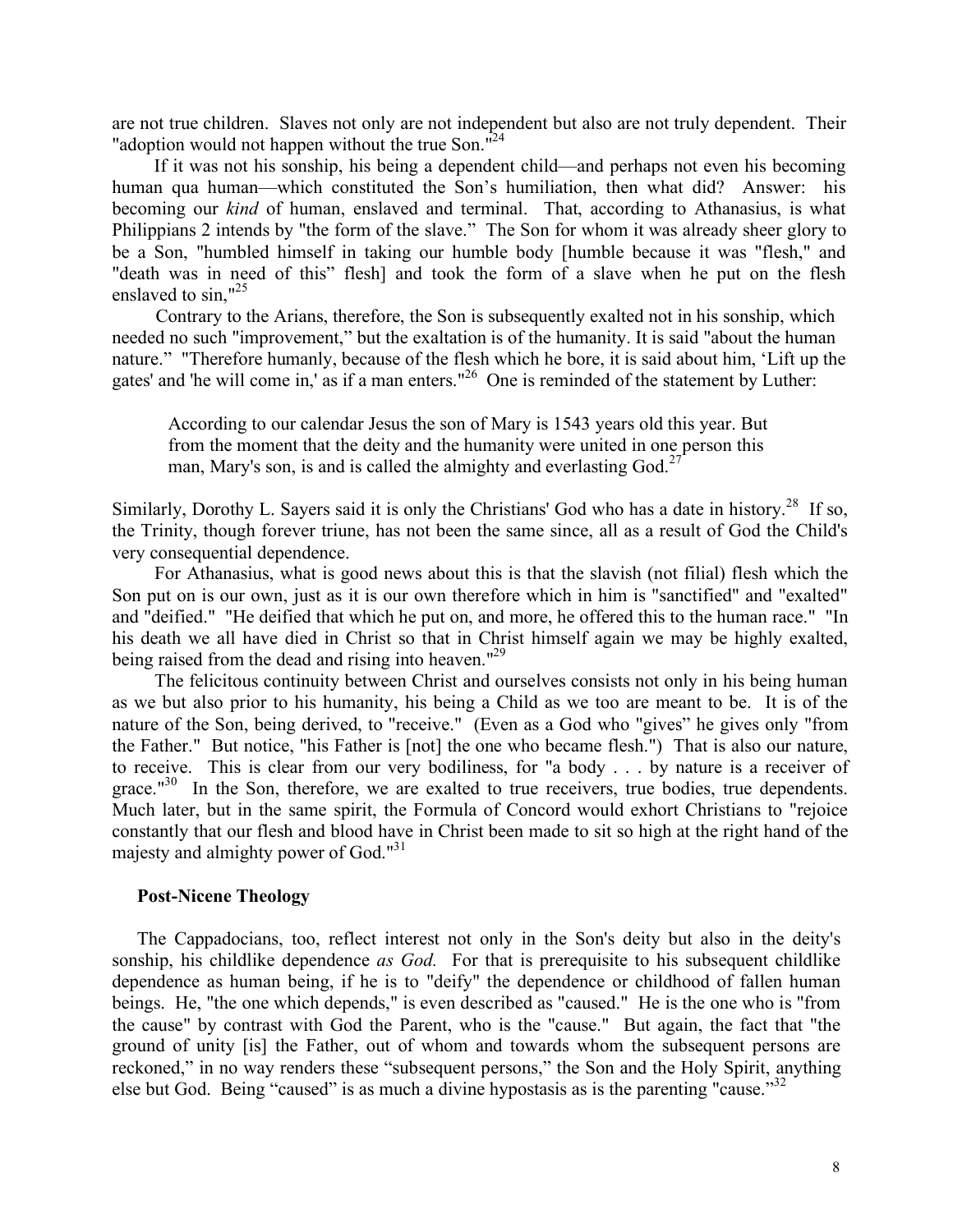Moreover, these three hypostases are a unity in the way they "cooperate"—close ranks, so to speak, and present a common front—in a "single operation" or "action" *(energeia)* "in every activity which pervades from God to creation." Consider, says Gregory of Nyssa, the divine gift we call life. "Though we presuppose that there are three persons and names, we do not reason that three lives have been given to us—individually one from each of them. It is the same life activated by the Holy Spirit, prepared by the Son, and produced by the Father's will."<sup>33</sup> Notice, for our present theme, "prepared by the Son." His very sonship, his filia1 dependence is indispensable to the single action of the Trinity as a whole. In everything that God does to and with and in creation, the divine childhood is prerequisite and is powerfully determinative.

What is more, though Gregory of Nyssa said that it is by the Father that the Son is "caused," the senior Gregory of Nazianzus could go further and locate a "cause" also outside God, namely, in our "salvation." Evidently it is so characteristic of the Son to be "caused"—or as we have been saying, to be dependent—that it comes as no violation of his deity to be conditioned also by this "1ater," human, inner-historical cause. What is "this cause"? Says Gregory to his critics, It is "the salvation of insolent you, you who on this account despised his deity so that he received your materiality." He "became a human being," "so that I might become God as he became man." 34

But on closer examination of Gregory's language we note that the One who is "caused" by our salvation seems to be not just the Son but the one "God," Godself. Since our salvation is the unitary action of the one Godhead, therefore what had been the unique circumstance of the Son, namely, being caused, now extends to the Trinity as a whole. Isn't that what Gregory is here implying? "In the beginning he was without cause, for who is the cause of God? But later because of a cause (namely our salvation) he came into existence." Who did? The One who "became a human being," of course, the Son. Yet in his doing so, who else is it but God, whole and entire, who thereby becomes as Gregory says, "the God below"?<sup>35</sup> That influential, that God-definining is God the Child in his filial achievement.

Are we pressing the words of Gregory of Nazianzus beyond their intention? He does seem to include the above argument among what he, calls "riddles," calculated to silence the 'logic-choppers."<sup>36</sup> On the other hand, elsewhere he makes a related point in a way that leaves small doubt about his intention. As the Word became flesh "for the sake of my flesh, and conjoins himself with an intelligent soul for my soul's sake, . . . and in all points, sin excepted, becomes man," what is it that the Word is thereby doing? Answer he "comes to his own image," "cleansing like by like." $37$  It cannot be much of a stretch to infer that we are the Word's "image" not only by virtue of having "flesh" and "intelligent soul" but also by being, as the Word is, dependent children, though we as "made" and he as "begotten." As God the Child comes to the world's orphans, the would-be children, he "comes to his own image." And as the Word assumes our fallen dependency, he is "cleansing like by like," the "1ike" in this case being God's own childhood analagous to ours. Such an evangelical claim Gregory would hardly begrudge in view of his famous formula, "What has not been assumed cannot be restored; it is what is united with God that is saved."<sup>38</sup>

Another way in which post-Nicene orthodoxy, after the Cappadocians, asserts the point is in its denying that there are "two sons." Whether or not Nestorius, for instance, actually taught that error, Cyril of Alexandria definitely perceived him to be so inclined. When, as Cyril saw Nestorius doing, we so distinguish within Christ as "to say that on the one hand there is a proper human being who is dignified with the *title* of 'Son,' while on the other hand, there is the proper Logos of God, who possesses by *nature* both the name and the exercise of sonship," then "we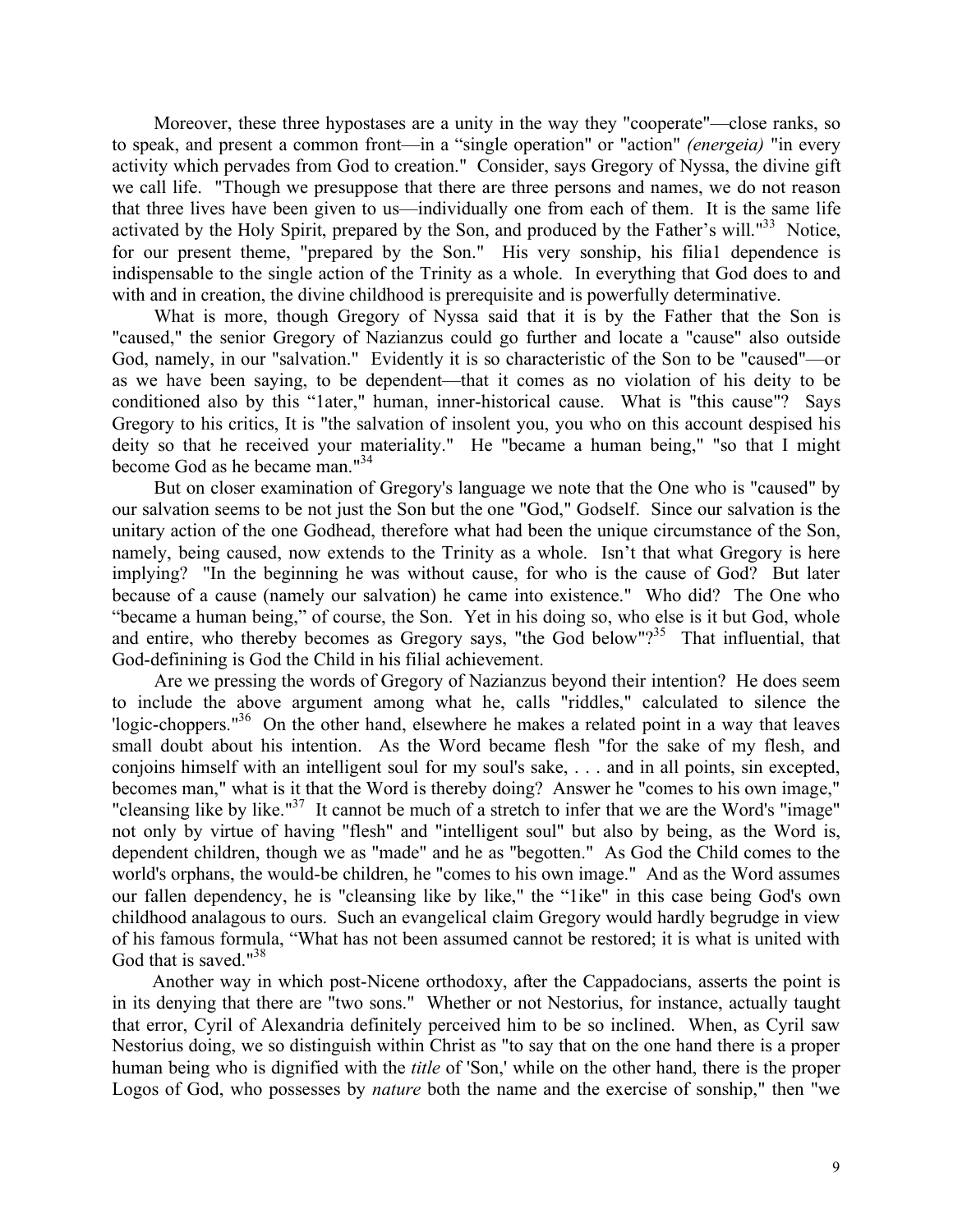fall into the assertion of two Sons." It is not enough, Cyril continues, "to allege that there is a union of persons, for Scripture says not that the Logos united to himself the person of a human being but that he became flesh." The Son of God "became *(egeneto*) a human being and has been designated 'Son of Man'"—"one Son out of two." The unity of his pre-incarnate childhood with our kind of childhood must be indisoluble, "for us and for our salvation."<sup>39</sup>

Even in his second letter to Cyril, Nestorius still seems to me to be justifying the former's suspicions. "It is obvious," Nestorius insists, "that the son of David was not the divine Logos." Reference is made to Matt. 22:42-44, in which Jesus asks, "What do you think about the Christ? Whose son is he?" Since as Jesus' critics agree, the Christ is the son of David, Jesus then continues, how could the psalmist David refer to an offspring of his the way he does, as "Lord"? Exactly. The two are one and the same. To be an offspring, even an offspring of the human David, does not prevent him from being—on the contrary, in this case qualifies him to be—"Lord." The Child, precisely by being the Child he is, human as well as divine, is Lord. And isn't that "the Lord your God" who; only a moment before, Jesus' critics had unwittingly agreed should be loved "with all your heart and sou1 and mind"? Still, Nestorius's short-falling answer still beggars the question, "He is entirely the son of David according to the flesh but Lord according to the deity." $40$ 

Nestorius finds it abhorrent "to make the divine Logos have a part in being fed with milk and participate to some degree in growth and stand in need of angelic assistance because of his fearfulness at the time of the passion, [to] say nothing about circumcision and sacrifice and tears and hunger." "These things are taken falsely when they are put off on the deity." Admittedly Nestorius's concern, that "the things peculiar to the natures within the unitary sonship [must] not get endangered by the suggestion of a confusion," was a warranted concern,<sup>41</sup> and his warnings were not lost even in the Chalcedonian "Definition of the Faith" which condemned him. Nevertheless his error did need to be countered, as it was in the Formula of Reunion (433 C.E.): God the Son who "was born from the Father . . . [is] *the same one* 1who] was born . . . from Mary the Virgin . . . . This *same one is* coessential with the Father, as to his deity, and coessential with us, as to his humanity . . . , 'one Son'!" "The very same One."<sup>42</sup> So "does God have a mother," and a quite human one? Chalcedon left no doubt: God the child does, as all children do.

#### **The Trinity's Namesakes**

If there are those who because of Christ now enjoy an altogether new and liberated dependence, how should they be named? Offhand it would seem natural to call them his codependents. Unfortunately, as in Anne Wilson Schaef's sobering book by that name, codependence is now a clinical term describing "a disease within the addictive process"<sup>43</sup>—one more instance of the bad name that dependence has so widely and deservedly acquired. Alternatively the new God-relation in Christ might be called the New Childhood were that not so close to "second childhood," which again connotes senility and childishness, only encouraging the illusion that being children, daughters and sons, must mean not being adults. It is childlikeness of course, not childishness, which God the Child embodies and confers. It is that fully responsible maturity which Dietrich Bonhoeffer called *Mundigkeit,* "coming of age." For him that was unthinkable without "faith," than which nothing in all of life could be more dependent. But then, must those with faith, the Trinity's newly mature dependents, remain nameless?

For now they may have to be content with the baptismal tradition, going under that name into which they have been christened, the triune name. Yet the marvelous audacity which is implied in so naming them is easily overlooked and degenerates into formality. The need is urgent to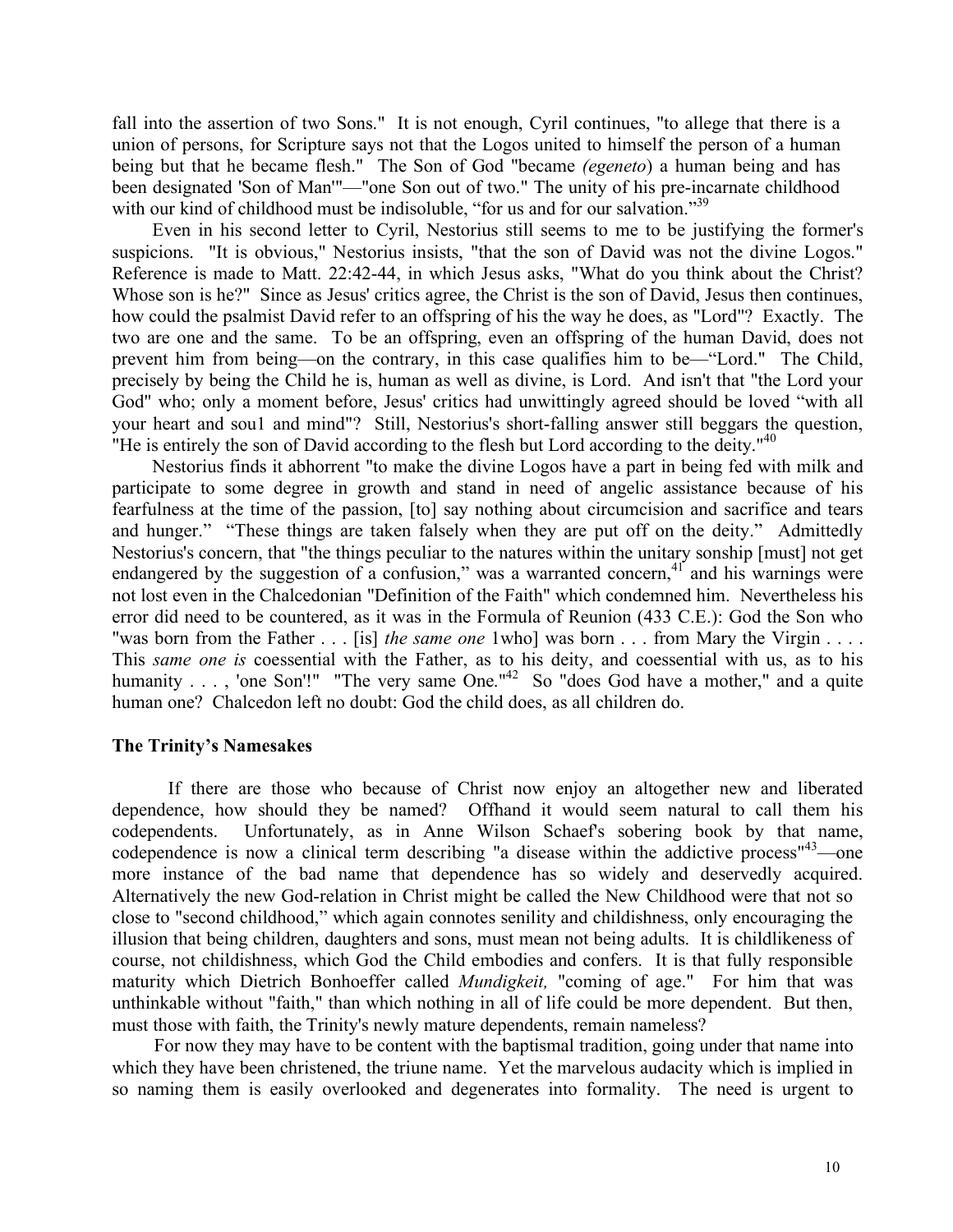republicize the godlike dignity of their dependence which the baptismal title implies. But doing that, naming them in a manner that in our culture communicates the honor to which their divine childhood is entitled is as difficult as naming their triune God, and for much the same reason. What Sandra Schneiders prescribes for "the long process of conversion from the idolatry of maleness" applies also, perhaps more so, to the long process of renaming trinitarian dependence. She calls it a project in "conversion," in "spirituality"—that is, in "*our experience* of God"—in "healing." And it is "the imagination [which] must be healed." For "it is the imagination which creates our God-image and our self-image." 44

But what if, sounding hauntingly like Feuerbach, it is from our self-image that our God-image must be derived? For Christians that is conceivable if, as Gregory of Nazianzus said of the incarnation, God "comes to his image," "cleansing like with like." If our childish dependence, demeaned and accursed though it is, harbors our *imago Dei* and if God the Child is "1ike" for our "1ike," then in that respect our self-image as children is where the God-image of the Child meets itself coming back. On the other hand, if our image of ourselves as dependent children is by now so debased as to be an object of scorn, what further need is there of evidence of divine wrath? Schneiders is right: what is demanded is conversion, a spiritual healing of our images, but images not in the sense merely of our mental pictures but of our personal resemblance to God. We do name God on the basis of a real *analogia entis,* of something in ourselves. Yet if that is missing, we draw a blank. Then God remains nameless, but so do we. We need to *become* children like God if we are to *re-cognize* the God who is a Child.

#### **The Holying Spirit, the Re-Imager**

Spritual healing of our images is a task that dare not exclude that member of the Trinity of whom we have so far said little, the Spirit, who is distinguished as "Holy" that is, as holying, hallowing, healing.<sup>45</sup> In the history of trinitarian theology there are two classic issues about the Holying Spirit that pertain particularly to our theme. The first, by no means obvious, stresses that she is a person, not just a neuter, impersonal principle of power, however divine and life-giving and fruits-bearing— merely a source of empowerment.<sup>46</sup> By "person" all we need to mean at this point is that she is Godself or as we might say, God "in-person." Recall Paul's analogy: "After all, the depths of a person *(anthropou)* can only be known by that person's own spirit, not by any other person, and in the same way the depths of God can only be known by the Spirit of God" (1 Cor. 2:11). Nothing less than God's self can so hallow ourselves that they can once again "image" God. "God's Spirit joins itself to our spirits to declare that we are God's children" (Rom. 8:16).

Those who have been Spirited into echoing the divine claim upon them that they are "God's children" have what Paul calls "the mind of Christ'' (1 Cor. 2:16). That brings us to the second trinitarian issue involving the Holying Spirit: contrary to first impressions, for all her inseparable identification with Christ, she *is* not Christ, even the glorified Christ now present in the church. If the pun did not smack of tritheism we might say she is a "person" in her own right. Yet her distinctiveness from God the Child is meant to protect his distinctiveness as well. Else the temptation, as in revelationism, is to imagine that it is especially his role to reveal God the Parent when in fact he needs quite as much to be revealed as the Parent does.<sup>47</sup> Where would he have gotten in the world, hence where would we, without Pentecost? It was a brand of revelationism which the Augsburg Confession attacks, "that the Word and the Holy Spirit are not necessarily distinct persons but that the Word signifies a physical [incarnate] word or voice and that the Holy Spirit is a [responsive] movement induced in creatures."<sup>48</sup>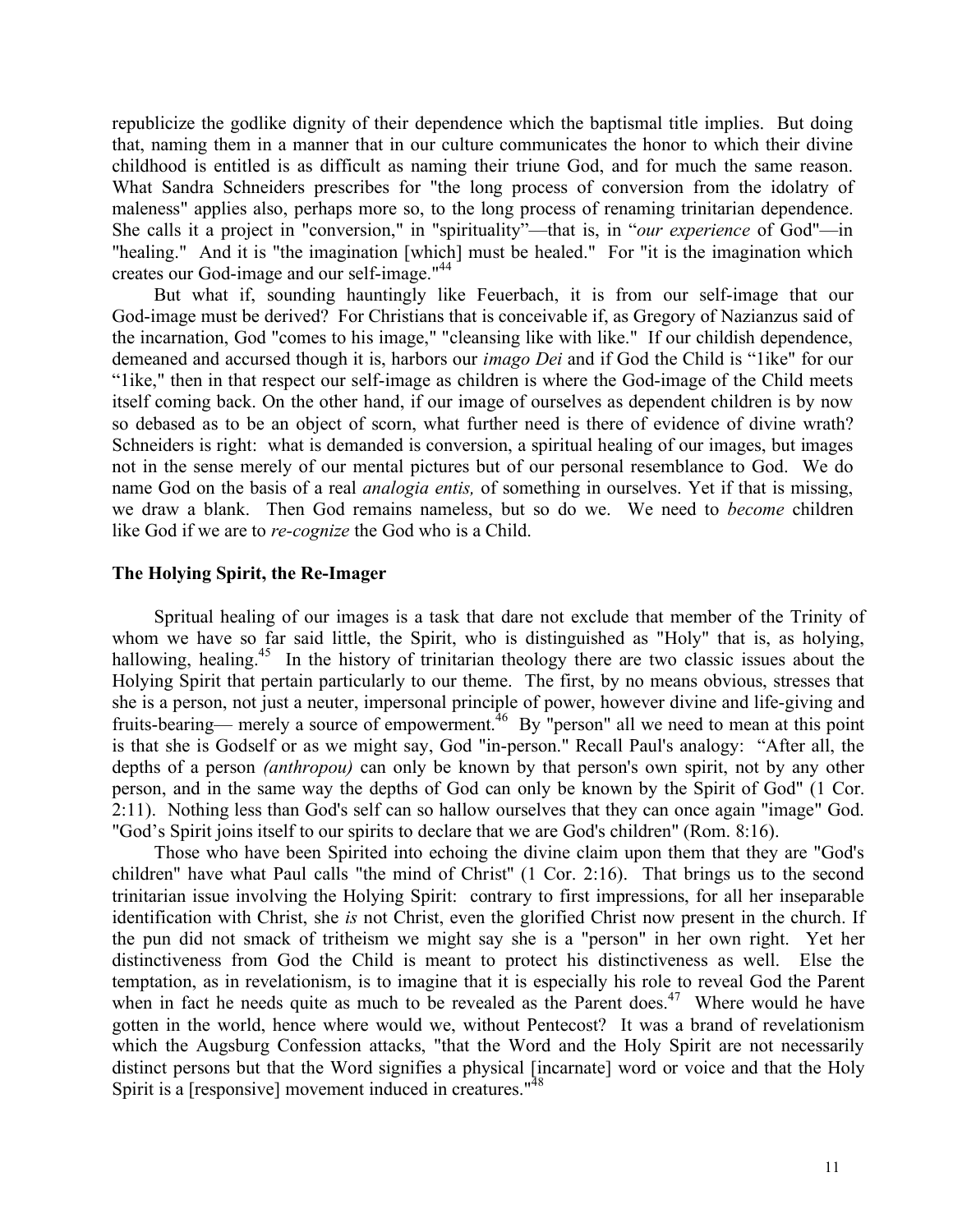Conversely, neither is she the dependent God the Child who became one of us. Nor is that her claim. It is one of the finer amusements in the history of theology that neither Gregory of Nazianzus nor Augustine, once they had discovered that the Holy Spirit is as consubstantially derived from the Godhead as the Son is, could then explain how her "procession" differs from the "generation" of the Son.<sup>49</sup> It simply is not the point of her name, as it is with the "only-begotten Son's," to characterize her in terms of her dependence, though undoubtedly that is a deducible conclusion. Excessive speculation about her inner-*trinitarian* relations risks invading her privacy but also distorting her inner*-worldly* image.

It should be enough to know that though the Father sends her in response to the Son's request and promise and though it is the Son's words and deeds which she promotes and illumines, touting his strange lordship, though only and always as cruciform son, her special mission is to proceed. She proceeds usward, toward the slavish orphans, with the gift of their own new childhood, starting with their faith. In that faith lies their image, self-image as well as God-image. The children's "1ife" from the one God, recalling Gregory of Nyssa, while it is "produced by the Father's will" and "prepared by the Son" is finally and climactically "activated by the Holy Spirit." *Dea volente.* Else not at all.

## **"Abba," In Whose Image**

In rebirthing them, the Holy Spirit introduces the children to their new Parent, emboldening them to call out "Abba, Father" (Rom. 8:15; Gal. 4:6). It requires little imagination to guess where she (or Paul) got that term of endearment for the divine Parent. Clearly it comes from Jesus' own innovative, startling usage. By now it should no longer be necessary (though alas it is) to demonstrate that Jesus' addressing God as "Abba" and "Father" hardly implies that God is male, any more than the pre-incarnate "Son" is or than the Holying Spirit is female or neuter, much less implies that God is patriarchal.<sup>50</sup> Nor, I think, does Joachim Jeremias's research on this subject compel the conclusion that "Abba-Father" is the normative Christian address to God.<sup>51</sup> Not if "normative" means compulsory, reducing Jesus' usage to legal precedent. Still, the fact that "Abba-Father" does characterize Jesus' distinctive relationship to God opens a larger question (as feminist theologies to their credit have repeatedly done): What does it mean to say that Jesus the Christ's relationship to God is—not only reveals or empowers but *is*—our own relationship to God?

A case in point is the difficulty that Christians have, also Christian feminists, in calling God the Parent "Mother," that is, if it is to be the same God who parents Jesus Christ. For Jesus very much had a mother, Mary. But she, being only human, was not his God or anyone else's. The one father he acknowledged, the only one he promised to others, is God the Father. From the apostles onward "Father" has been interchangeable, indeed synonymous, with "the Father of our Lord Jesus Christ." Accordingly, Christians can speak of God as "Mother" only with considerable abstractness, disengaged from the incarnation, at least never interchangeably with "the mother of our Lord Jesus Christ." This difficulty has nothing necessarily to do with overcoming sexist speech habits or with vestigial patriarchalism or with reverence for Jesus' religious experience and linguistic mannerisms. The difficulty, presuming it inheres in Jesus' very parentage, might possibly be relieved by altering the traditional accounts of who he was, for instance, by insisting he (as we) did have a natural father. But there is little enthusiasm for that, at least publicly. And if there were, wouldn't that only confirm how deeply Christians prize being parented by the same God, however named, by which Christ is parented? That pathos is hard to conceal and should not be trivialized, least of all by patriarchalists.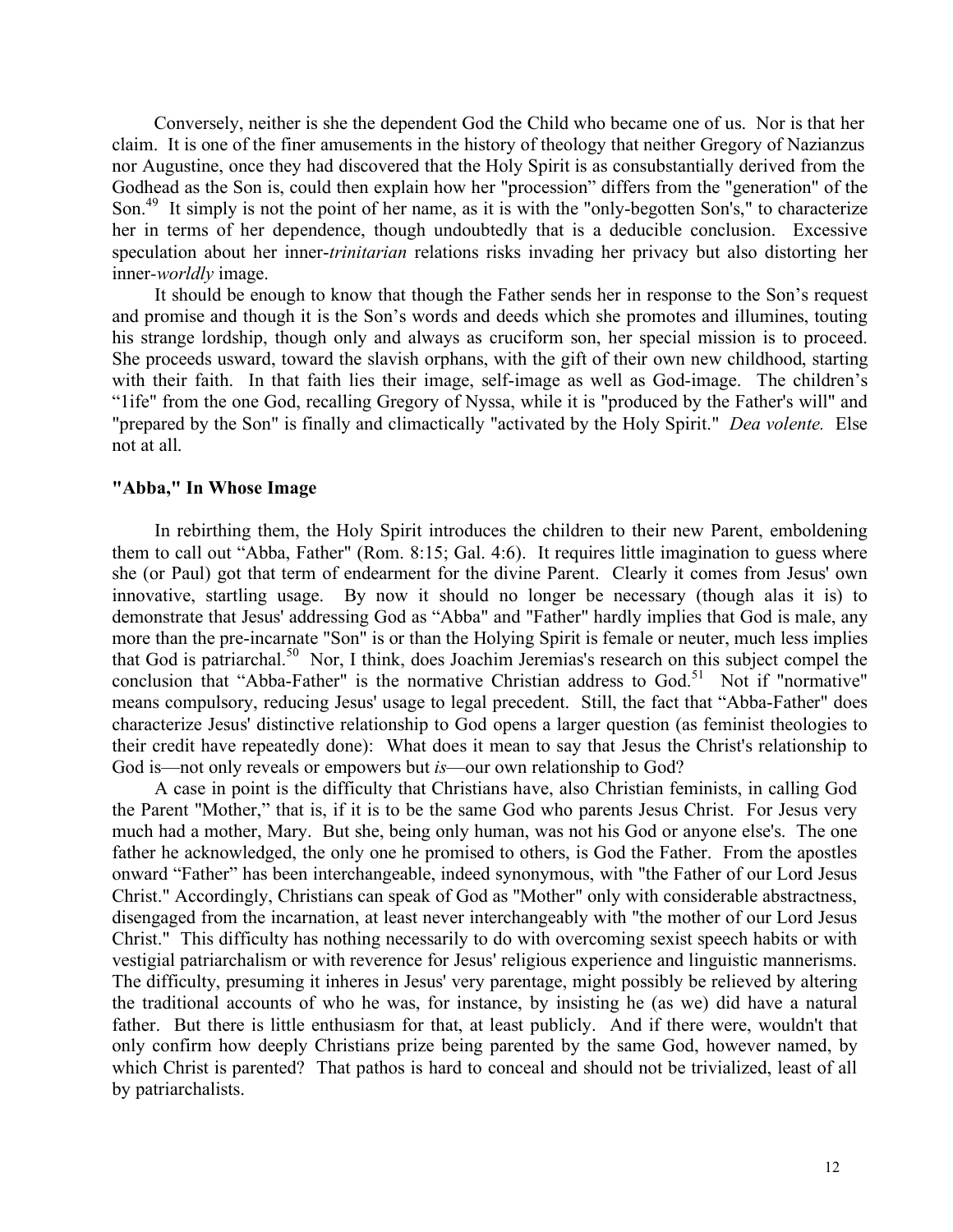Diane Tennis has set Christians a provocative question with her book *Is God the Only Reliable Father*?<sup>52</sup> On one count, at least, the answer to her question must be yes. But then that is not only humbling for all other, unreliable fathers or parents generally. It is at least as humbling for them as sons and daughters, as those who are to do the relying. For in the suspenseful story of the Trinity, the one Father on whom God the Child is expected to rely, and wondrously does rely, would defy the confidence of even the most trusting human child. Even poor Isaac, not to mention his parents, was at the last moment spared the mortifying test of filial dependence endured by his prototype, who "for our sake was crucified under Pontius Pilate, suffered death and was buried" yet through it all "trusted the One who judges justly" (1 Peter 2:23). The outcome, that the Child "on the third day rose again in accordance with the Scriptures, ascended into heaven and is seated on the right hand of the Father" does vindicate the latter as the only reliable Parent—at least of Christ. But is the Father the only reliable Parent of Christ's siblings? That can be only if *Christ's* filial dependence is what gives *theirs* its value. Only then does his Childhood come full thrust, in their faith in his depending for them, making him "the firstborn of all creation." Only then does the One whose "image" he is become the mothering "Abba" of everyone else (Col. 1:12ff).

## **The Next "Mythic Image"?**

Maybe patriarchy is diminishing, after all, slowly to be replaced by its ironic opposite, what Stanley Kunitz discerns as a growing trend in twentieth-century American poetry, "the mythic image of the absent father":

He has died of natural causes, or by suicide, or in the wars of the century. . . . With the disintegration of the nuclear family, the symbol of the father as a dominant, or domineering, presence is fading away. Whole sections of our nation are living in fatherless homes as a result of death, illegitimacy, divorce or abandonment. Even when he is physically present in the household, the father may be spiritually absent, separated from his children by the acceleration of the historical process in our time, particularly true in an advanced technological society and one with large immigrant enclaves.

Or "often," says Kunitz, "the father is more than absent: he is lost, as he has been lost to himself for most of his adult life, crushed by his burdens, rendered impotent by fatigue and anxieties, reduced to a number, a statistical integer, in the army or the factory or the marketplace."<sup>53</sup>

What if post patriarchy, the next project in image-healing, in hallowing the name, will be "the absent father"—the absent Father. Then wouldn't a trinitarianism that celebrates the sheer glorious deity of the Child, as we have been urging, only further upstage and distance the Father from the world? That is a risk, especially if the second person of the Trinity continues to be re-imaged as a sort of surrogate Parent, distorting the very childlike, *ebed Yahweh* genius of his "1ordship." On the other hand, it is exactly this "way to the Father," through the child who among us experienced something of fatherlessness at firsthand, that also God the Parent recovers the good family name through the healing Spirit. Maybe Oscar Cullmann overstated the case: "Because the first-century Christian believes in Christ as Lord, he believes in God and in the Holy Spirit." But Pierre Benoit's retort to Cullmann, though true, is hardly less extravagant: "It is because the Christian believes in the Father who raised him and in the Spirit whose outpouring manifests his triumph, that he believes in Jesus the Lord." In any case, as Benoit says, "It is true that the Father and the Spirit are generally considered in the context of the Son's work."<sup>54</sup> A remarkable "Subordinate." Remarkable connections.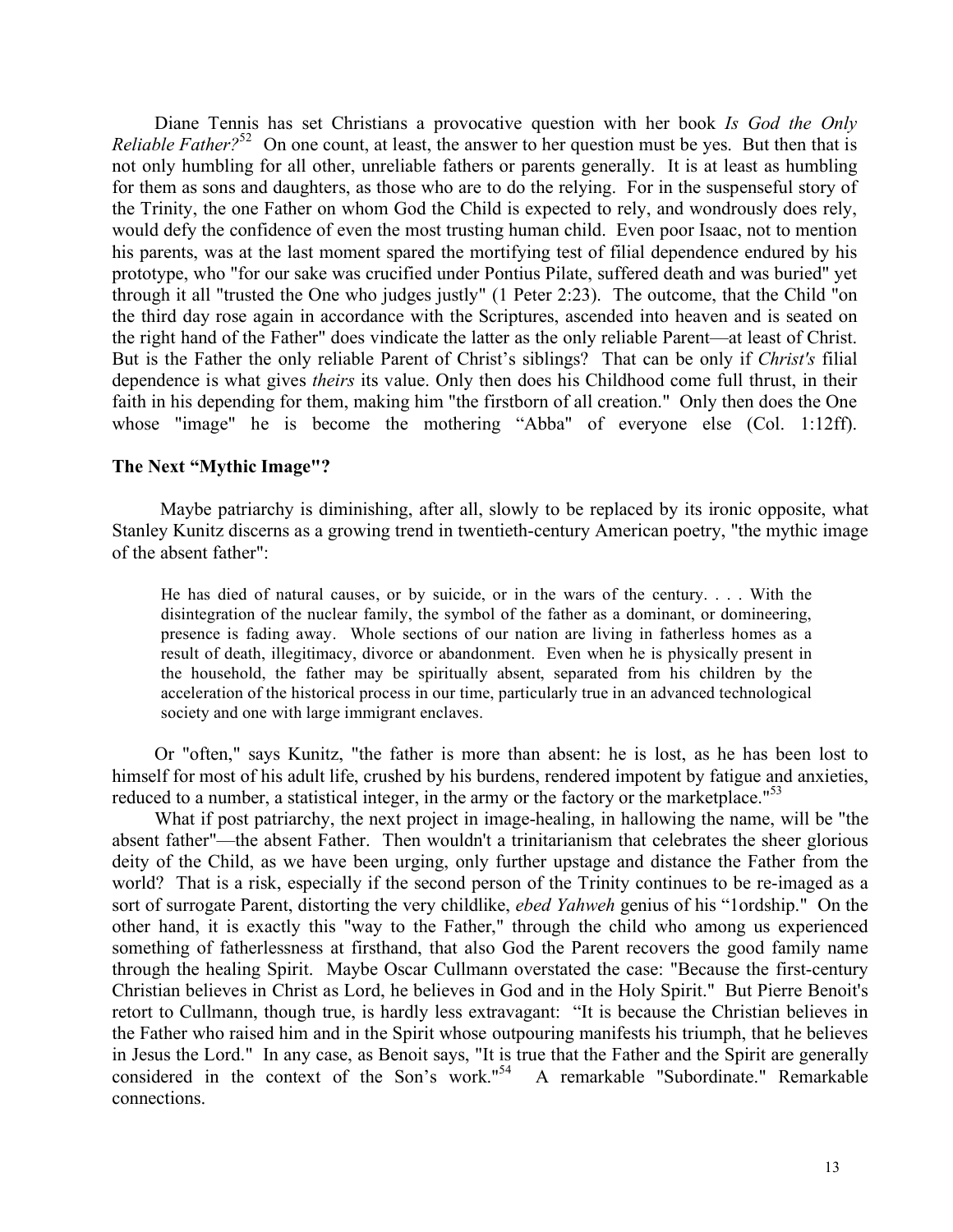## **References**

1. Friedrich Schleiermacher, *The Christian Faith*, trans. H. R. Mackintosh and J. S. Stewart, 2d ed. (Edinburgh: T. & T. Clark, 1928), 170, 2:739-40.

2. The protracted debates over whether the Trinity is "essential" or only "revelational," "immanent" or only "economic," are hereby given short shrift in a single paragraph, not to depreciate their seriousness, although the former distinction does seem misplaced, especially if it reads back into God (as it threatens to in the theologies of Schleiermacher and Albrecht Ritschl) the Kantian distinction between "things in themselves" and "appearances." For a handy overview of recent literature, see Ted Peter, "Trinity Talk: Part I," *Dialog* 26 (1987): 44-48. A notable advance in the debate is Wolfhart Pannenberg, "Problems of a Trinitarian Doctrine of God," trans. Philip Clayton, *Dialog* 26 (1987): 250-57.

3. Martin Luther, *Werke,* Kirtische Gesamtausgabe, Weimarer Ausgabe (Weimar Boehlau, 1883 to the present), 38:612.

4. Raymond E. Brown, *1esus, God and Man* (New York: Macmillan Co., 1967); J. A. Fitzmyer, A *Christological Catechism (New* York: Paulist Press, 1982), 43-48, 82-93, Reginald H. Fuller, *The Foundations of New Testament Christology* (New York: Charles Scribner's Sons, 1965); Martin Hengel, *The Son of God,* trans. John Bowden (Philadelphia: Fortress Press, 1976); and Edward Schillebeeckx, *Jesus: An Experiment in Christology,* trans. Hubert Hoskins (London: William Collins Sons, 1979).

5. A. Kelly, "Trinity and Process, Relevance of the Basic Christian Confession of God," *Theological Studies* 31 (1970): 393-414; Lewis S. Ford, "Process Trinitarianism," *Journal of the American Academy of Religion* 43 (1975): 199-213; Norman Pittenger, "Trinity and Process: Some Comments and a Reply," *Theological Studies* 32 (1971): 290-96; and P. Schoonenberg, "Process or History in God," *Theological Digest* 23 (1975): 38-44.

6. Joan Chamberlain Engelsmann, *The Feminine Dimension of the Divine* (Philadelphia: Westminster Press, 1979), 139.

7. Valerie Saiving, "The Human Situation: A Feminine View," reprinted in *Womanspirit Rising* ed. Carol P Christ and Judith Plaskow (New York: Harper & Row, 1979), 25-42.

8. For recent discussions of Tillich's "method of correlation" which are pertinent also to the concerns of this essay, see Francis Schussler Fiorenza, *Foundational Theology: Jesus and the Church (New* York: Crossroad, 1984), 276-84; Rosemary Radford Ruether, "Feminist Interpretation: A Method of Correlation," in *Feminist* Interpretation *of the Bible* ed. Letty M. Russell (Philadelphia: Westrninster Press, 1985), 111-24; Ronald Thiemann, *Revelation and Theology* (Notre Dame, Ind.: University of Notre Dame Press, 1985), 186-88; and David Tracy, "Particular Questions with General Concerns," in *Consensus in Theology* ed. Leonard Swidler (Philadelphia: Westminster Press, 1980), 33-39.

9. The book that in English has perhaps been most used recently to provide a trinitarian basis for a communitarian ethic is Jurgen Moltmann, *The Trinity and the Kingdom* trans. Margaret Kohl (New York: Harper & Row, 1981).

10. See the article 'Augustine, St., Doctor of the Church," in Trinitas: A *Theological Encyclopedia of the Holy Trinity* by Michael O'Carroll, (Wilmington, Del.: Michael Glazier, 1987), 42-45; E. Cousins, "A Theology of Interpersonal Relations," *Thought,* 45 (1970): 56-82; and Wolfhart Pannenberg, *Jesus*—*God and Man* trans. Lewis Wilkins and Duane Priebe (Philadelphia: Westminster Press, 1968), 180-83.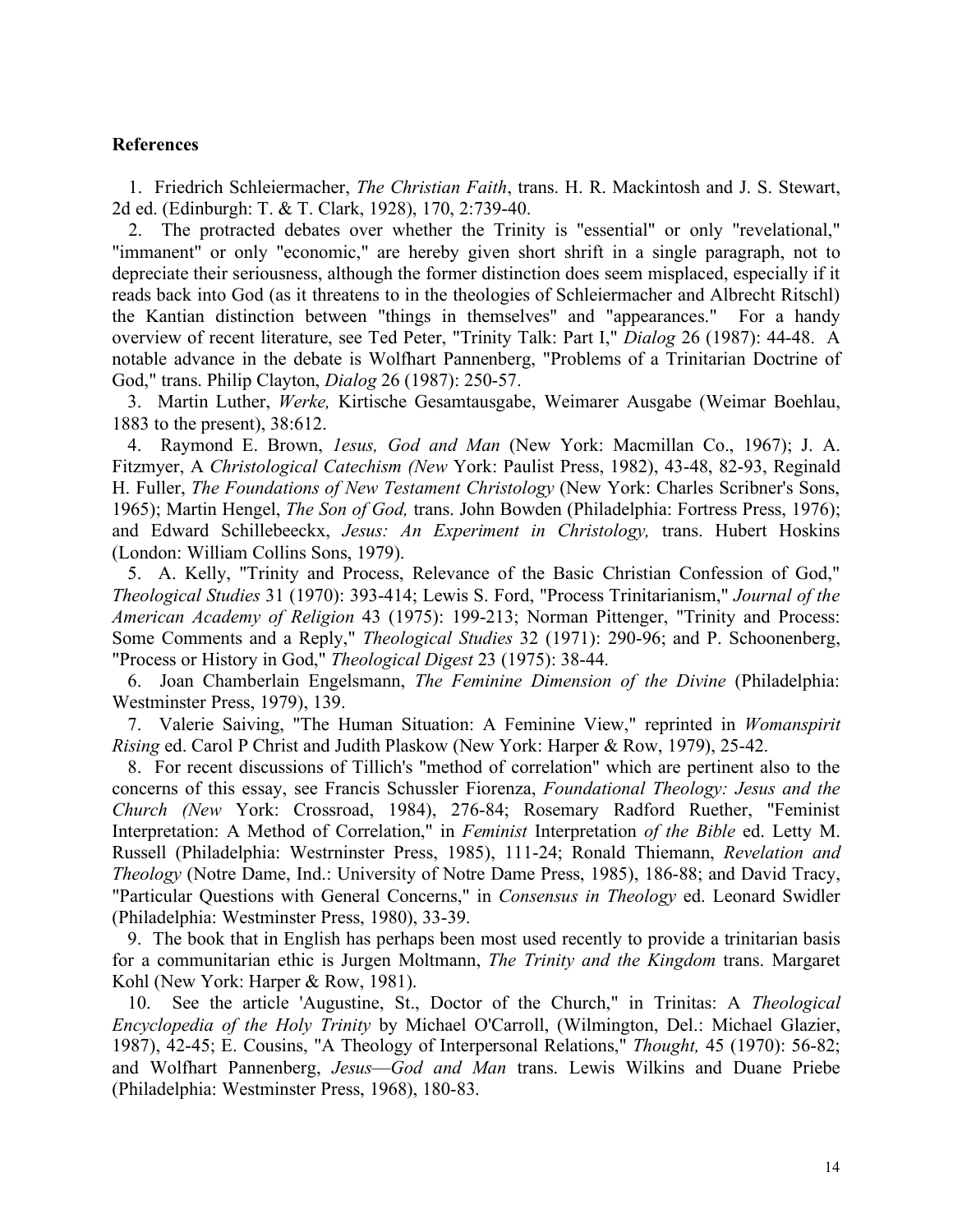11. Barbara Brown Zikmund, ''The Trinity and Women's Experience," *The Christian Century* 104 (1987): 356.

12. Ibid.

13. A similar claim is argued, not altogether unsympathetically with liberalism, in Robert Bertram, "A Smithian Luther and Faith-based Universalism," unpublished essay presented at the Lewis Conference on "The Future of Christian Theology in a Threatened World," Saint Louis University, 19 October 1985.

14. Not that that the *de facto* situation of "unfaith," as Tracy calls it, is not deplored. On the contrary, it means the "failure to live a human life," "demanding nothing short of conversion to the commitment to actualize that common basic faith." And what if, as in fact seems to be the case on a wide scale, "such persons—inside and outside the churches"—do not realize such "conversion to the commitment"? For all of Tracy's "hesitancy" about process theism's "fellow sufferer," about "warm deism," his theology of God seems limited to the same traditional option of liberalism: finding a more adequate symbolic "re-presentation" of "God's persuasive . . . power of love," as though the only alternative to "persuasive" were "coercive." Might not another alternative be for our "unfaith" and "failure" to be "re-presented" as God the Child's own heroic and consummate faith "for us"? David Tracy, *Blessed Rage for Order* (New York: Seabury Press, 1975), 153ff., 186-87.

15. Karl Barth, *Church Dogmatics* trans. G. W. Bromiley et al. (New York: Charles Scribner's Sons, 1956ff.), II/2:52f; II/1:18f; IV/2:50f; II/1:26; IV/1:210.

16. Karl Barth, *The Humanity of God,* trans. J. N. Thomas and Thomas Wieser (Richmond, Va.: John Knox Press, 1960), 46-55.

17. Barth, *Church Dogmatics,* II/1:503-4; II/2:165-66; III/3 349-52, 357-59; IV/ 3:538-49; and Karl Barth, "An Introductory Essay," trans. J. L Adams, in Ludwig Feuerbach *The Essence of Christianity* trans. George Eliot (New York: Harper & Row, Torchbooks, 1957), xxii-xxv.

18. Ibid.

19. Cited in J. N. D. Kelly, *Early Christian Doctrines* (New York: Harper & Brothers, 1958), 227.

20. J. N. D. Kelly, *Early Christian Creeds* (London: Longmans, 1960), 148.

21. Athanasius, *Orations Against the Arians,* in *The Trinitarian Controversy* trans. and ed. W. G. Rusch (Philadelphia: Fortress Press, 1980), 76-77.

22. Ibid., 67-68.

23. Ibid., 100-104.

24. Ibid., 109, 119, 102.

- 25. Ibid., 107, 104.
- 26. Ibid., 104-5.

27. Formula of Concord 8:85 in *The Book of Concord,* trans. and ed. Theodore Tappert (Philadelphia: Fortress Press, 1959), 608.

28. Dorothy L. Sayers, "The Shattering Dogmas of the Christian Tradition," in *Christian Letters to a Post-Christian World* (Grand Rapids: Wm. B. Eerdmans, 1969), 14.

29. Athanasius, *Orations,* in *The Trinitarian Controversy,* trans. and ed. Rusch, 102, 104, 115.

30. Ibid., 105-6,109.

31. FormuIa of Concord 8:96, in *The Book of Concord,* trans. and ed. Tappert,

32. Gregory of Nyssa, *Concerning We Should Not Think of Saying That There Are Not Three Gods, To Ablabius,* in *The Trinitarian Controversy,* trans. and ed. Rusch, 160; and J. N. D. Kelly, *Early Christian Doctrines,* 264-65.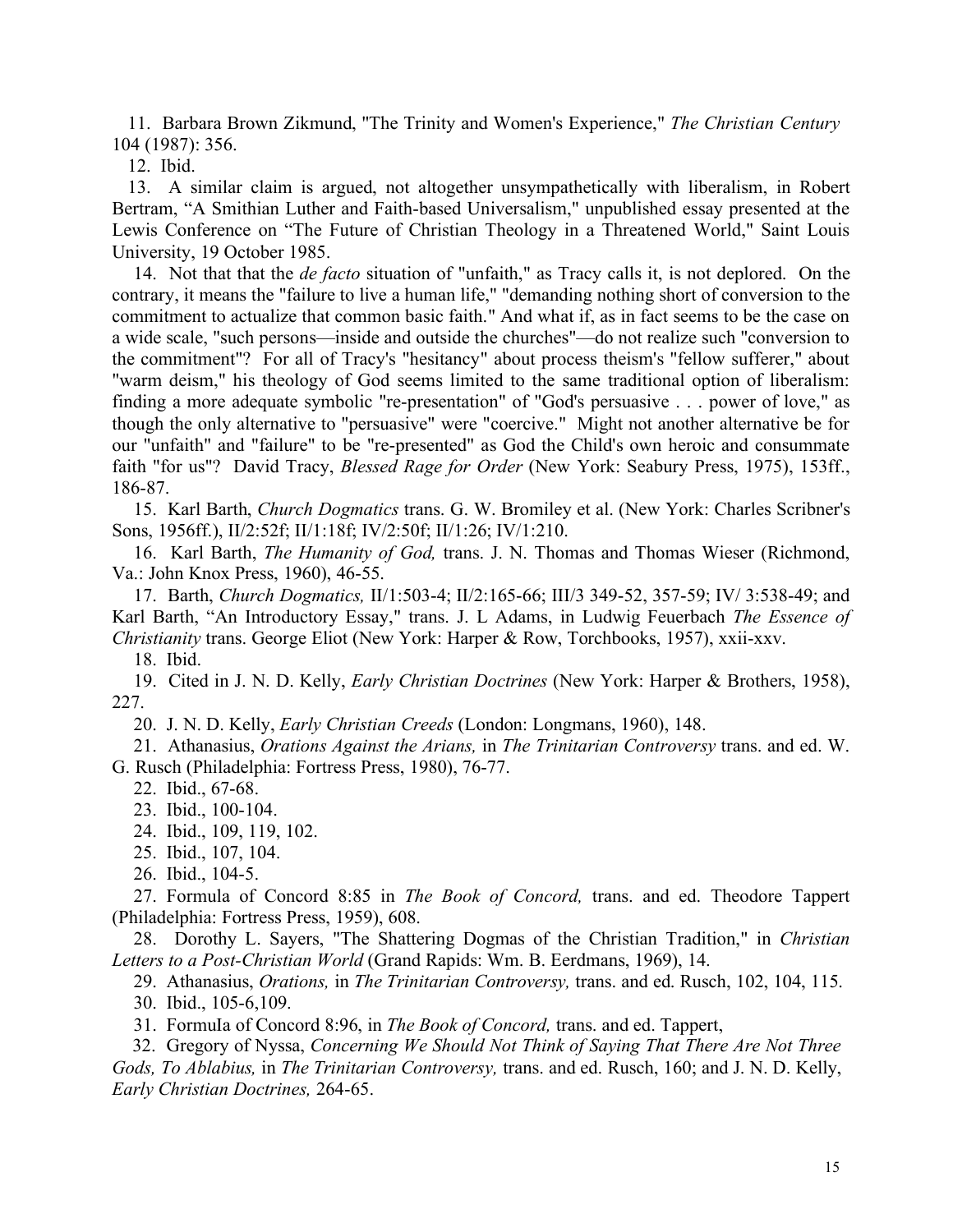33. J. N. D. Kelly, *Early Christian Doctrines,* and Gregory of Nyssa, *Concerning We Should Not Think of Saying That There Are Not Three Gods,* in *The Trinitarian* Controversy, trans. and ed. Rusch, 155.

34. Gregory of Nazianzus, *Third Theological Oration Concerning the Son* in *The Trinitarian Controversy,* trans. and ed Rusch, 144.

35. Ibid.

36. Ibid., 146.

37. J. N. D. Kelly, *Early Christian Doctrines,* 297.

38. Ibid.

39. Cyril of Alexandria, *Second Letter to Nestorius,* in *The Christological Controversy,* ed. Richard A. Norris, Jr. (Philadelphia: Fortress Press, 1980), 134, 133.

40. Nestorius, *Second Letter to Cyril,* trans. and ed. Richard A. Norris, Jr., in *The Christological Controversy,* ed. Norris, 138.

41. Ibid., 139,136.

42. Quoted in Cyril Alexandria, *Letter to John of Antioch,* in *The Christological Controversy,* ed. Norris, 142; and the Council of Chalcedon, *Definition of the Faith* in *The Christological Controversy* ed. Norris, 159.

43. Anne Wilson Schaef, *Co-Dependence: Misunderstood-Mistreated* (Minneapolis: Winston Press, 1986).

44. Sandra M. Schneiders, *Women and the Word* (New ~York: Paulist Press, 1986), 70-71. Similarly, Gail Ramshaw-Schmidt, 'De Divinis Nominibus: The Gender of God," in *The Word and Words: Beyond Gender in Theological and Liturgical Language,* ed. William D. Watley (Princeton, N. J.: Consultation on Church Union, 1983), "Change of speech is a willing task if it follows a conversion of mind," 24.

45. For an elaboration of this description of the Holy Spirit, see Robert Bertram, "Constructive Lutheran Theology of the Saints," unpublished essay presented to the Lutheran-Roman Catholic Consultation U.S.A., in Burlingame, Calif., 22 February 1986.

46. On the issue of a feminized pneumatology, pro and con, see Susan Brooks Thistlethwaite, *Metaphors for the Contemporary Church* (New York: Pilgrim Press, 1983), 101-29; also George Tavard, "Sexist Language in Theology?" in *Woman: New Dimensions,* ed. Walter J. Burghardt (New York: Paulist Press, 1975), 124-48. These two works I find largely convincing. Not so, Leonard Swidler, "God the Father: Masculine; God the Son: Masculine; God the Holy Spirit: Feminine," *National Catholic Reporter,* 31 January 1975, 7 and 14. The rule that seems most persuasive, though difficult to practice in an essay (like the present one) on the tradition of the Trinity, is that of Gail Ramshaw-Schmidt: "God the Spirit as 'she' is unacceptable not because our God ends up only one-third female, but because we must speak of God with the highest accuracy possible, and God is neither . . . he nor she. Yet there are occasions when 'she' can be used metaphorically in the naming of God. Use of 'she' immediately indicates the inadequacy of 'he' " (Ramshaw-Schmidt, "De Divinis Nominibus," in *The Word and Words,* ed. Watley, 23.

47. Matt. 16:17; Luke 10:21-22; 17:30; John 12:37-41; 1 Cor. 2:10; Gal. 1:16; 1 Peter 4:13.

48. Augsburg Confession 1:6, *in The Book of Concord,* ed. Tappert, 28.

49. J. N. D. Kelly, *Early Christian Doctrines,* 265, 275.

50. A succinct statement of that demonstration is Schneiders's *Women and the Word,* 20ff. On the other hand, the sobering reminder is still in order that patriarchalism not only appears in Scripture but is taught there. Elisabeth Schussler Fiorenza, *Bread Not Stone* (Boston: Beacon Press, 1984), esp. 65-92.